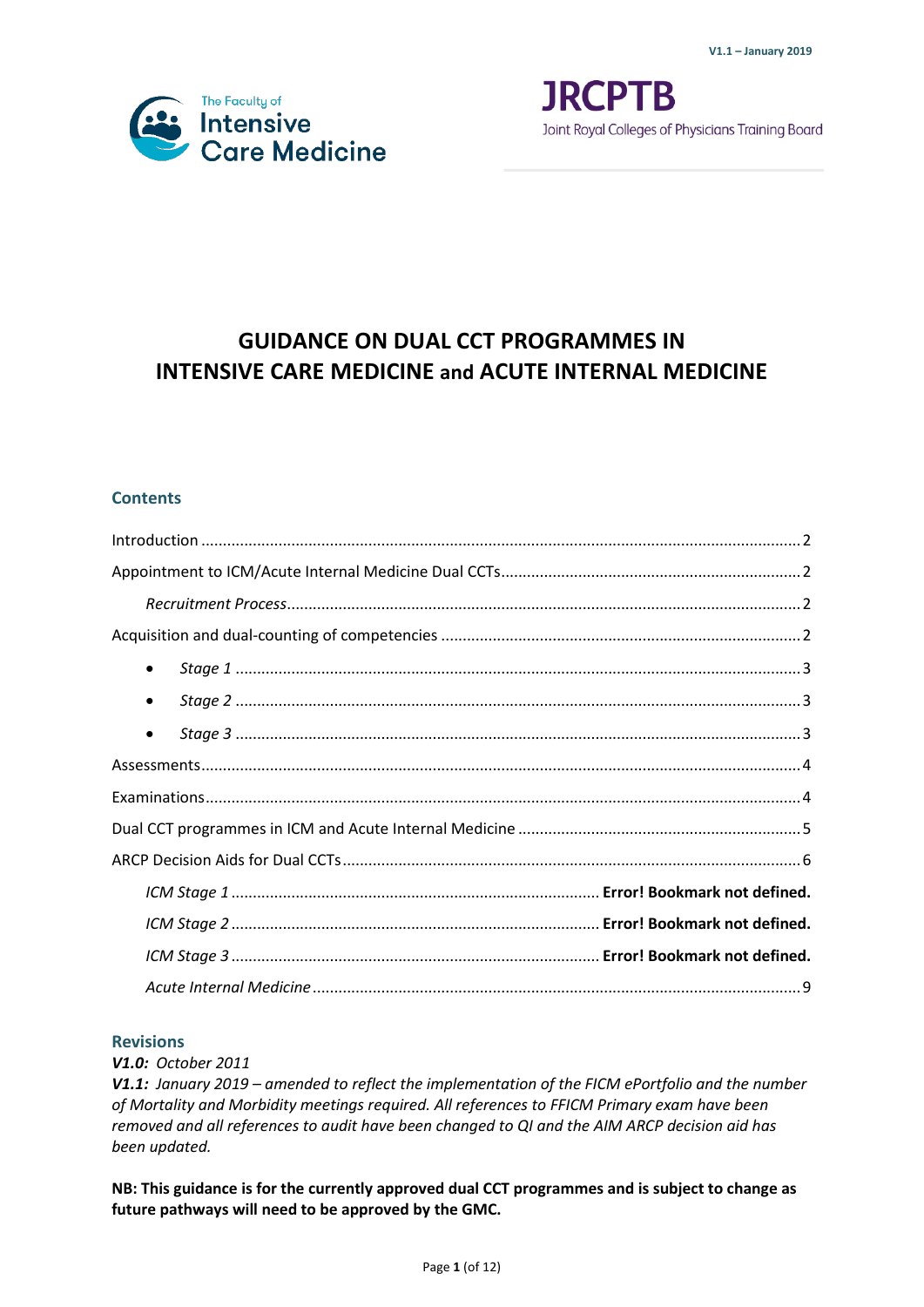#### <span id="page-1-0"></span>**Introduction**

Following the approval by the General Medical Council [GMC] of the standalone *CCT in Intensive Care Medicine* (2011), this guidance has been compiled by the Faculty of Intensive Care Medicine [FICM] and the Joint Royal College of Physicians Training Board [JRCPTB] for the benefit of trainees undertaking dual CCTs in Intensive Care Medicine [ICM] and Acute Internal Medicine [AIM] as well as those deaneries, Training Programme Directors and Regional Advisors responsible for creating and delivering such programmes.

The GMC guidance on dual CCTs states that "dual CCTs are available if the trainee can demonstrate achievement of the competencies/outcomes of both the approved curricula"<sup>[1](#page-1-4)</sup>. To this end, the FICM and JRCPTB have undertaken a cross-mapping exercise of both curricula to identify areas of overlap that will allow trainees to acquire the full competencies of both disciplines via a suitable choice of training attachments and educational interventions whilst avoiding undue prolongation of training.

This guidance deals specifically with those areas in which the two curricula overlap to allow dualcounting of competencies, and describes the layout and indicative timeframes of a dual CCT programme. More detailed information on the respective competencies and assessment methods discussed here can be found in *The CCT in Intensive Care Medicine* and the Acute Internal Medicine curriculum.

## <span id="page-1-1"></span>**Appointment to ICM/Acute Internal Medicine Dual CCTs**

GMC guidance on dual CCTs states that "appointment to dual CCT programmes must be through open competition", and that "both potential trainees and selection panels must be clear whether the appointment is for single or dual CCT/s".<sup>[2](#page-1-5)</sup> All appointments should adhere to this guidance and to respective CCT person specifications.

The ICM CCT programme may follow one of three Core programmes: ACCS [Acute Care Common Stem], CAT [Core Anaesthetic Training] and CMT [Core Medical Training]. Core Anaesthetic Trainees who subsequently wished to undertake dual CCTs in AIM and ICM would need to apply for CMT in order to meet the requirements of *The CCT in Acute Internal Medicine* and re-enter at CT1. However, their previous time in CAT could be counted toward the 12 months' anaesthesia required for Stage 1 ICM (in blocks of no less than [3](#page-1-6) months<sup>3</sup>), should they later be appointed to an ICM CCT programme.

Trainees who are undertaking dual training in AIM and General Internal Medicine (GIM) and wish to train in ICM should note that triple CCT programmes are not permitted.

#### <span id="page-1-2"></span>*Recruitment Process*

Separate guidance on recruitment to ICM single and dual CCTs is published online at the FICM [website National Recruitment page.](http://ficm.ac.uk/national-recruitment-intensive-care-medicine)

#### <span id="page-1-3"></span>**Acquisition and dual-counting of competencies**

The single ICM CCT programme has an indicative duration of 7 years; the single CCT in AIM an indicative duration of 5-6 years (depending on entry via CMT or ACCS); dual CCTs in ICM and AIM have an indicative length of 8.5 years. A diagrammatical breakdown of the dual CCT training programme can be found on page 5; the section below discusses the rationale for the dual-counting of competencies across each Stage of training.

<span id="page-1-5"></span><sup>2</sup> *Ibid*.

<span id="page-1-4"></span><sup>1</sup> <http://www.gmc-uk.org/education/postgraduate/6790.asp>

<span id="page-1-6"></span><sup>&</sup>lt;sup>3</sup> *The CCT in Intensive Care Medicine, FICM, 3<sup>rd</sup> Edition August 2011 v1.0, p.I-17.*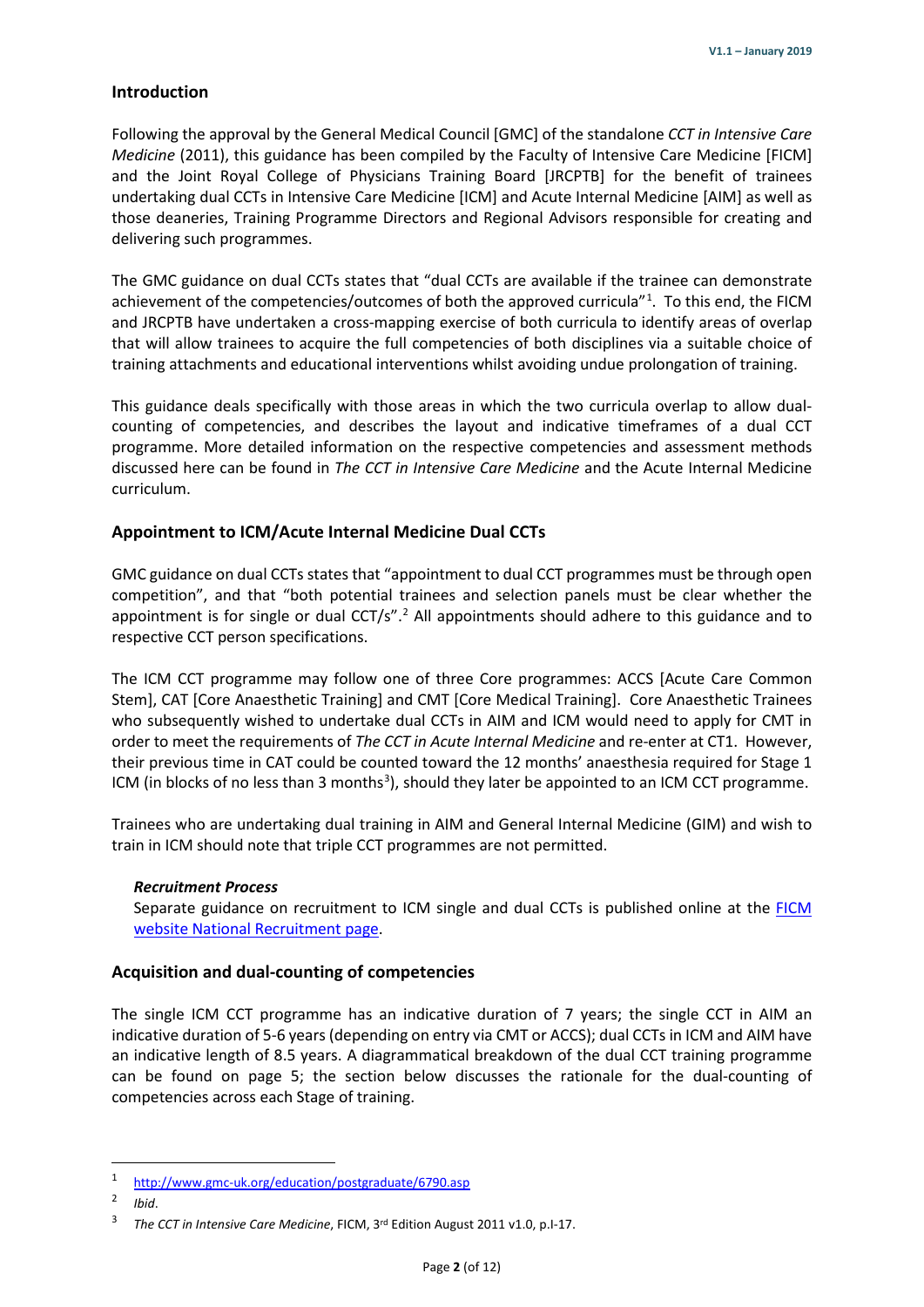## <span id="page-2-0"></span>• *Stage 1*

For ICM CCT trainees, ICM Stage 1 comprises the first 4 years of training (generally 2 years at Core level and 2 years Higher Specialist Training [HST]), with a minimum of 12 months' training each in ICM, anaesthesia and medicine (of which 6 months can be in Emergency Medicine) within this overall 4 years; the additional 12 months in this Stage, is for exposure to acute specialist training and addresses the fact that not all of the ICM multiple cores are of the same length and content; AIM dual trainees will therefore spend this time training in medicine (single ICM CCT trainees may undertake this time in any of the acute specialties – depending on the needs of the service and local availability). Core AIM training can be achieved in either the full 2 years of Core Medical Training, or via the ACCS programme, which would achieve the full 12 months' medicine requirement of Stage 1 (6 months each in Acute and Emergency Medicine) and usually 6 months each in anaesthesia and ICM. At completion of CMT or ACCS (including a pass in the MRCP exam) trainees can apply for training posts leading to dual CCTs in ICM and AIM.

Dual CCT trainees entering from CMT will therefore need to complete a 12 months of ICM and 12 months of anaesthesia to complete Stage 1. Dual CCT trainees entering from ACCS will need to complete a further 6 months each of ICM and anaesthesia to complete Stage 1 (subject to the provisions outlined above defining the necessary experience in anaesthesia and ICM)<sup>[4](#page-2-3)</sup>.

#### <span id="page-2-1"></span>• *Stage 2*

Stage 2 ICM covers 2 years of ICM training in a variety of "special" areas including paediatric, neurosurgical and cardiac ICM. Stage 2 also allows 12 months for the trainee to develop special skills that will "add value" to the service.

- o **Paeds/Neuro/Cardiothoracic training:** This Stage 2 year requires three 3 month blocks in each of paediatric, neuro, and cardiac ICM. There is an additional 3 month training block within this year which should be spent in Acute Internal Medicine gaining experience of ambulatory care and the overall management of the acute medical unit.
- o **Special Skills year:** For dual CCT trainees, it is envisaged that the special skills year will consist entirely of 12 months of their partner CCT programme. Most trainees undertaking dual CCTs in AIM and ICM will therefore undertake the required AIM training during this year – trainees wishing to undertake more specialised ICM during this year will have to negotiate such training blocks at local level and extend their training time in order to also complete all the AIM competencies required by their partner CCT. Specific focus should be placed on ensuring that the essential placements in cardiology, respiratory medicine and medicine for the elderly have been achieved. If the trainee already has pertinent experience in these areas then either exposure to a more advanced role in the AMU or to another acute medical specialty would be relevant to training in AIM here.

This overall dual-counting of competencies allows dual AIM and ICM CCT trainees to undertake Stage 2 without an extension of their training.

#### <span id="page-2-2"></span>• *Stage 3*

Stage 3 ICM consists of the final 12 months of ICM and a final 6 months of AIM (with the AIM block finishing on the Acute Medical Unit with sessional exposure relevant to the trainee's outstanding training requirements). The FICM and JRCPTB accept that the acquisition of higher-level management skills can be achieved across both specialties.

<span id="page-2-3"></span>The FICM recognises that whilst an arrangement of two 6 month blocks is the most common combination for the ICM/anaesthesia year of ACCS (and is recommended by the Faculty), some regions allow trainees to divide this time into blocks of 3 and 9 months (weighted to either discipline). ACCS trainees undertaking only 3 months in one of the specialties during ACCS would need to undertake a further 9 months of it before completing Stage 1.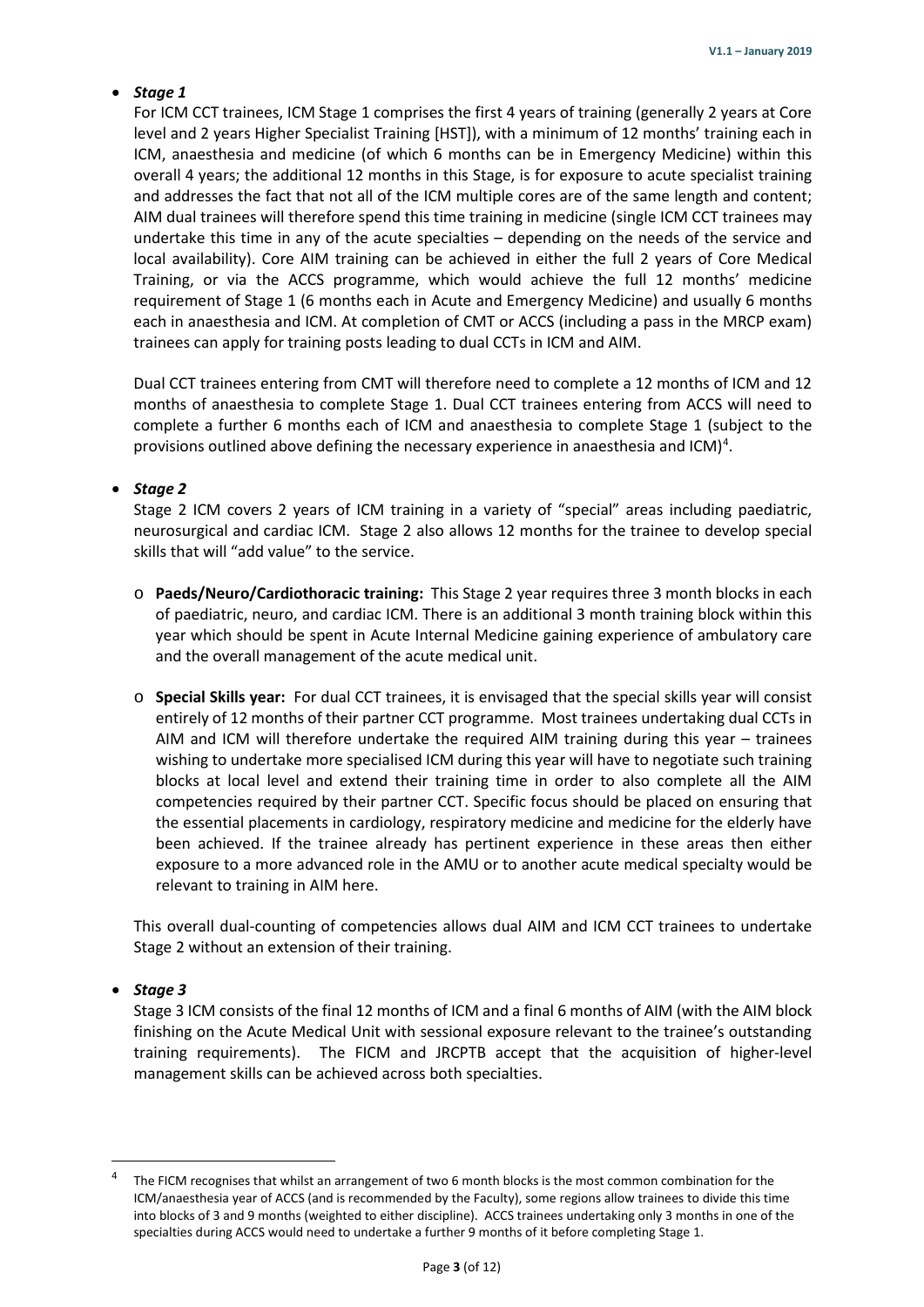#### <span id="page-3-0"></span>**Assessments**

The FICM and JRCPTB utilise the same types of workplace-based assessment [WPBA]: DOPS [Directly Observed Procedural Skills], Mini-CEX [Mini Clinical Exercise], CbD [Case-based Discussion] and Multi-Source Feedback [MSF]. These assessment forms have areas of commonality across both specialties, with some specialty-specific differences in questions and assessment options. The ICM CCT also allows for the use of the physicians' Acute Care Assessment Tool [ACAT] but the use of this tool is mandated during the AIM part of training

In those instances where competencies can be dual-counted, the FICM and JRCPTB will accept use of one WPBA for both assessment systems; for example an assessment completed on the physician e-Portfolio can be scanned and uploaded to the ICM portfolio, or vice versa. Whilst the assessment of dual-counted competencies must be tailored to fulfil the requirements of both curricula, it may be appropriate to use one assessment to cover an aspect of both areas of practice.

#### <span id="page-3-1"></span>**Examinations**

Entry into ICM HST requires completion of one of the prescribed core training programmes, using that core's GMC-approved curricula and assessment system and including successful completion of the relevant primary examination for that programme. This exam pass must occur before entry to HST. Trainees wishing to enter dual CCTs in ICM and AIM therefore **must** pass the MRCP (UK) exam in order to meet the requirements of both curricula.

Dual CCT trainees **must** pass both the FFICM Final and the Acute Internal Medicine SCE [Specialty Certificate Examination] in order to gain both CCTs. The FFICM Final can be taken at any time during Stage 2 ICM, and must be passed before entry to Stage 3. The Acute Internal Medicine SCE can be taken at any point during the totality of Higher Specialist Training. Dual CCT trainees are advised to coordinate carefully with their respective RAs to avoid exam congestion. Trainees who do not achieve one of the required Final examinations will be ineligible for a CCT in the respective specialty.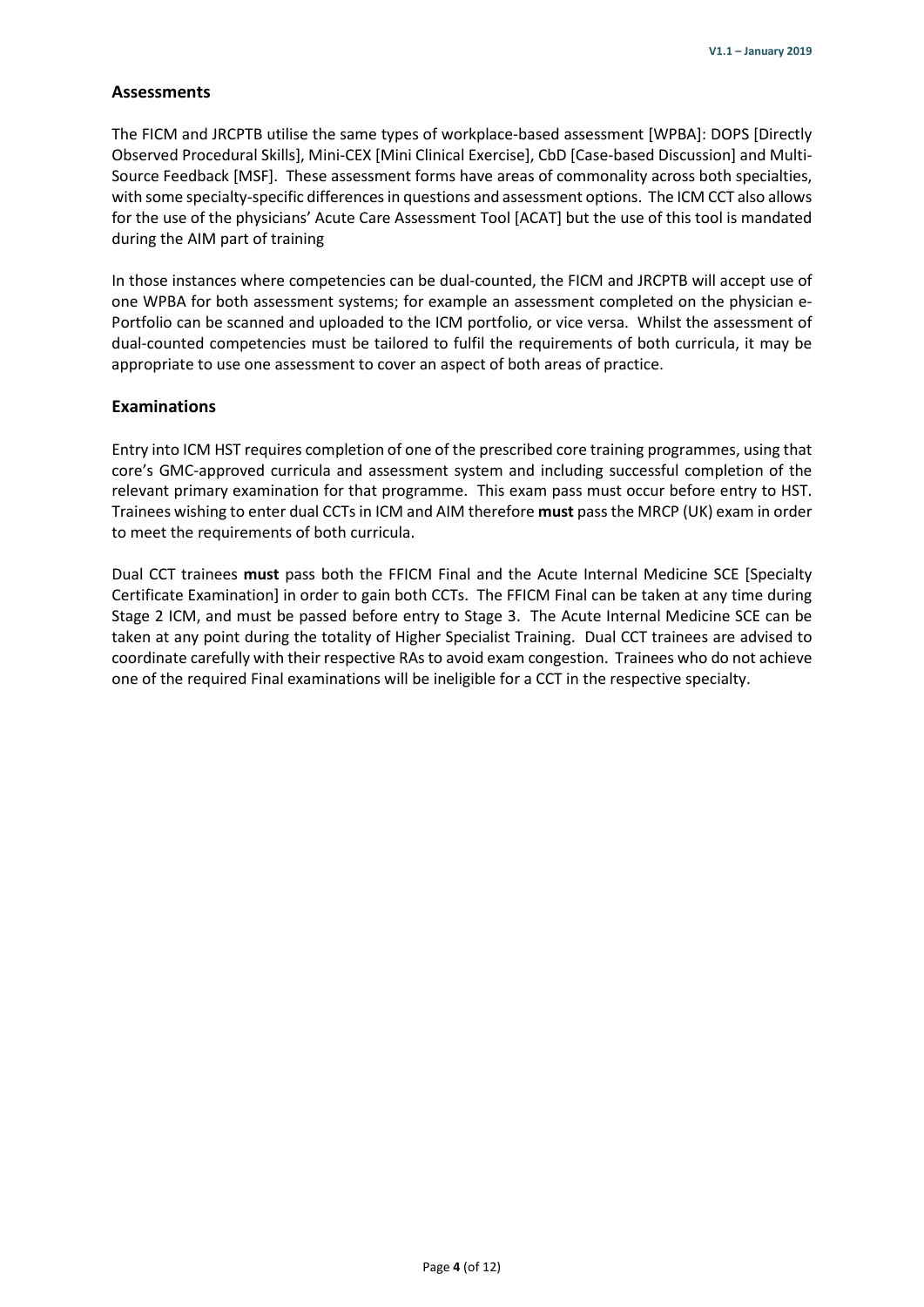## <span id="page-4-0"></span>**Dual CCT programmes in ICM and Acute Internal Medicine**

Below is an *example* programme for dual CCTs in ICM and AIM. These should not be seen as immutable; there is scope within the construction of the two curricula to allow trainees to undertake the required modules *within an overarching Stage of training*, not within specific years. For example, the 12 months required in each of anaesthesia, medicine and ICM for Stage 1 training can be achieved in any CT or ST year before the completion of Stage 1, in minimum 3 month blocks. In addition, the Stage 2 Special Skills year can be in either year within that training Stage. The same is true of the 6 month modules that make up the ACCS programme. Decisions will be made at local level on the arrangement of specific modules within each training Stage.

The indicative minimum timeframe for dual CCT training in AIM and ICM is 8.5 years. Trainees who do not achieve the competencies required within this timeframe will require an extended period of training.

#### **NB: This guidance is for the currently approved dual CCT programmes and is subject to change as future pathways will need to be approved by the GMC.**

#### **If entering from CORE MEDICINE:**

| Training | <b>Core Training</b>                 |  |                                                              |                 |                 |                                                                               |                 |                     |                 |  |
|----------|--------------------------------------|--|--------------------------------------------------------------|-----------------|-----------------|-------------------------------------------------------------------------------|-----------------|---------------------|-----------------|--|
| Stage    | ICM Stage 1                          |  |                                                              |                 |                 |                                                                               | ICM Stage 2     |                     | ICM Stage 3     |  |
| Year     | CMT <sub>1</sub><br>CMT <sub>2</sub> |  | ST <sub>3</sub>                                              | ST <sub>4</sub> | ST <sub>5</sub> | ST <sub>6</sub>                                                               | ST <sub>7</sub> | ST <sub>8</sub>     | ST <sub>9</sub> |  |
|          | 24/12 Med                            |  | 12/12 AIM; 12/12 ICM; 12/12 An<br>any order, 3/12 min blocks |                 |                 | 3/12 AIM; 3/12 CICM;<br>3/12 PICM; 3/12 NICM<br>12/12 AIM<br>(Special Skills) |                 | 12/12 ICM; 6/12 AIM |                 |  |
| Exams    | MRCP (UK)                            |  |                                                              |                 |                 | AIM SCE                                                                       |                 |                     |                 |  |
|          |                                      |  |                                                              |                 |                 | <b>FFICM Final</b>                                                            |                 |                     |                 |  |

#### **If entering from ACCS:**

| Training          | <b>Core Training</b><br>ICM Stage 1 |                                        |                   |  | AIM Higher Specialist Training                               |                 |                    |                                                                               |                 |                     |
|-------------------|-------------------------------------|----------------------------------------|-------------------|--|--------------------------------------------------------------|-----------------|--------------------|-------------------------------------------------------------------------------|-----------------|---------------------|
| Stage             |                                     |                                        |                   |  |                                                              |                 | ICM Stage 2        |                                                                               | ICM Stage 3     |                     |
| Year              | ACCS <sub>1</sub>                   | ACCS <sub>2</sub>                      | ACCS <sub>3</sub> |  | ST <sub>3</sub>                                              | ST <sub>4</sub> | ST <sub>5</sub>    | ST <sub>6</sub>                                                               | ST <sub>7</sub> | ST <sub>8</sub>     |
|                   |                                     | 6/12 EM; 6/12 AM;<br>6/12 An; 6/12 ICM | 12/12<br>Med      |  | 12/12 AIM<br>6/12 ICM; 6/12 An<br>any order, 3/12 min blocks |                 |                    | 3/12 AIM; 3/12 CICM;<br>3/12 PICM; 3/12 NICM<br>12/12 AIM<br>(Special Skills) |                 | 12/12 ICM; 6/12 AIM |
| Exa <sub>ms</sub> |                                     | MRCP (UK)                              |                   |  |                                                              |                 | <b>AIM SCE</b>     |                                                                               |                 |                     |
|                   |                                     |                                        |                   |  |                                                              |                 | <b>FFICM Final</b> |                                                                               |                 |                     |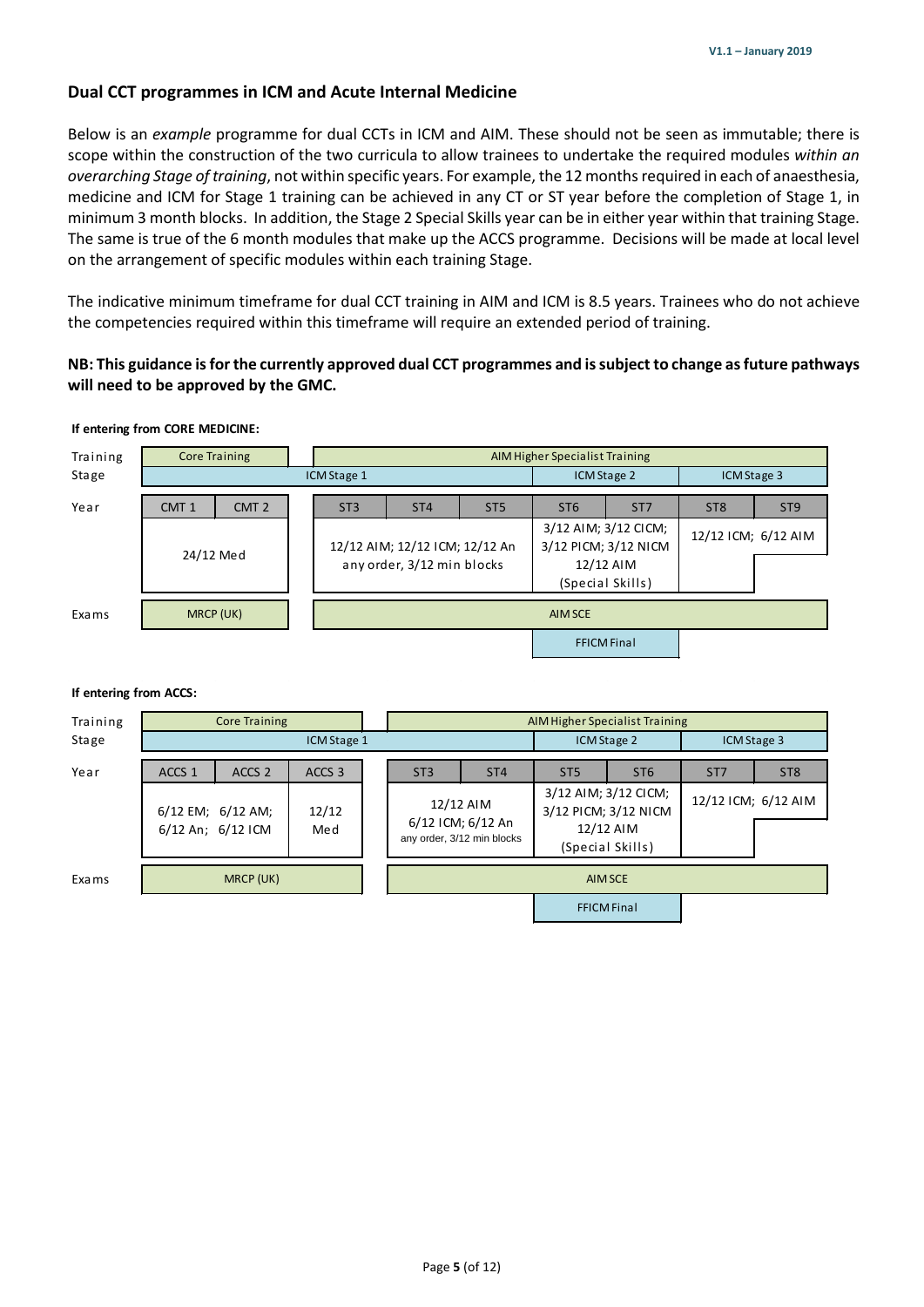#### **ARCP Decision Aids for Dual CCTs**

The section below outlines the ARCP Progression Grids that should be used at the trainee's Annual Review of Competence Progression [ARCP] meeting. They are built upon the ARCP guidance within *The CCT in Intensive Care Medicine* and *The CCT in Acute Internal Medicine* curricula, and are shown in those respective formats for ease of use by trainers. However, they are slightly elongated to take account of the lengthened training required to obtain dual CCTs. The ARCP aids should be applied in direct accordance to the experience the trainee has had in the programme (i.e. if they have done two years of AIM then the AIM year 2 decision aid is relevant), and with recognition that there will be crossover.

#### *ICM Stage 1*

<span id="page-5-0"></span>

| <b>Assessments</b>                                                  | ICM remainder of Stage 1 training                                                                                                                                                                                             |
|---------------------------------------------------------------------|-------------------------------------------------------------------------------------------------------------------------------------------------------------------------------------------------------------------------------|
| <b>Curriculum Coverage (Generic)</b>                                | Satisfactory evidence of progression to achieve/maintain relevant level in ALL competencies by the planned completion date for Stage.<br>This will require each competency to have at least 1 relevant piece of evidence.     |
| <b>Curriculum Coverage (Specific WPBAs)</b>                         | Appropriate competence level to be attained, as outlined in the Training Progression Grid; multiple competencies may be assessed by<br>each WPBA.                                                                             |
| Top 30 cases                                                        | At least 10 'Top 30' cases to be covered utilising CBDs and/or CEX (5 per year).                                                                                                                                              |
| Logbook procedures                                                  | Logbook evidence of performance of at least 10 of the procedures listed. 30 DOPS over course of Stage 1 (with an average of 10 per year<br>of training) to demonstrate maintenance or progression of competence.              |
| Logbook cases                                                       | Unit Admission data should be available to support yearly learning outcomes. Individual cases provide suitable case mix to achieve yearly<br>learning outcomes. Logbook report (with summary) for each block/year of training |
| <b>Logbook Airway skills</b>                                        | A total of more than 30 cases (with at least 10/year). CEX/DOPS to demonstrate appropriate progression, maintenance or achievement of<br>competence at relevant level.                                                        |
| <b>WPBA</b>                                                         | A total of at least 10 general 'Top 30' cases as CBDs, CEX or both must have been completed by the end of Stage 1.                                                                                                            |
|                                                                     | DOPS: chosen to reflect agreed CoBaTrICE competency assessments.                                                                                                                                                              |
|                                                                     | MSF: A total of 2 from separate years of training                                                                                                                                                                             |
| Exam                                                                | Possession of one of the designated core exams is needed for entry to HST in ICM.                                                                                                                                             |
| QI                                                                  | Participation in a quality improvement project – evidence of involvement, with report update                                                                                                                                  |
| <b>ES Report</b>                                                    | Satisfactory report required for each year of training. Reference to satisfactory completion of specialty blocks of training within this<br>report, or as a separate report, is required.                                     |
| <b>Teaching delivered</b>                                           | Record of all teaching delivered, at least 1 formal/ year, including feedback. Need not all be ICM but ICM teaching should be pro-rata.                                                                                       |
| <b>Morbidity and Mortality meetings</b><br>(any relevant specialty) | Attend at least 4 a year and evidence of reflection from 1 each year.                                                                                                                                                         |
| Journal clubs                                                       | Present at least twice during Stage 1.                                                                                                                                                                                        |
| <b>External meetings as approved in PDP</b>                         | Reflection on content.                                                                                                                                                                                                        |
| <b>Management meetings</b>                                          | No mandatory requirement but attendance encouraged.                                                                                                                                                                           |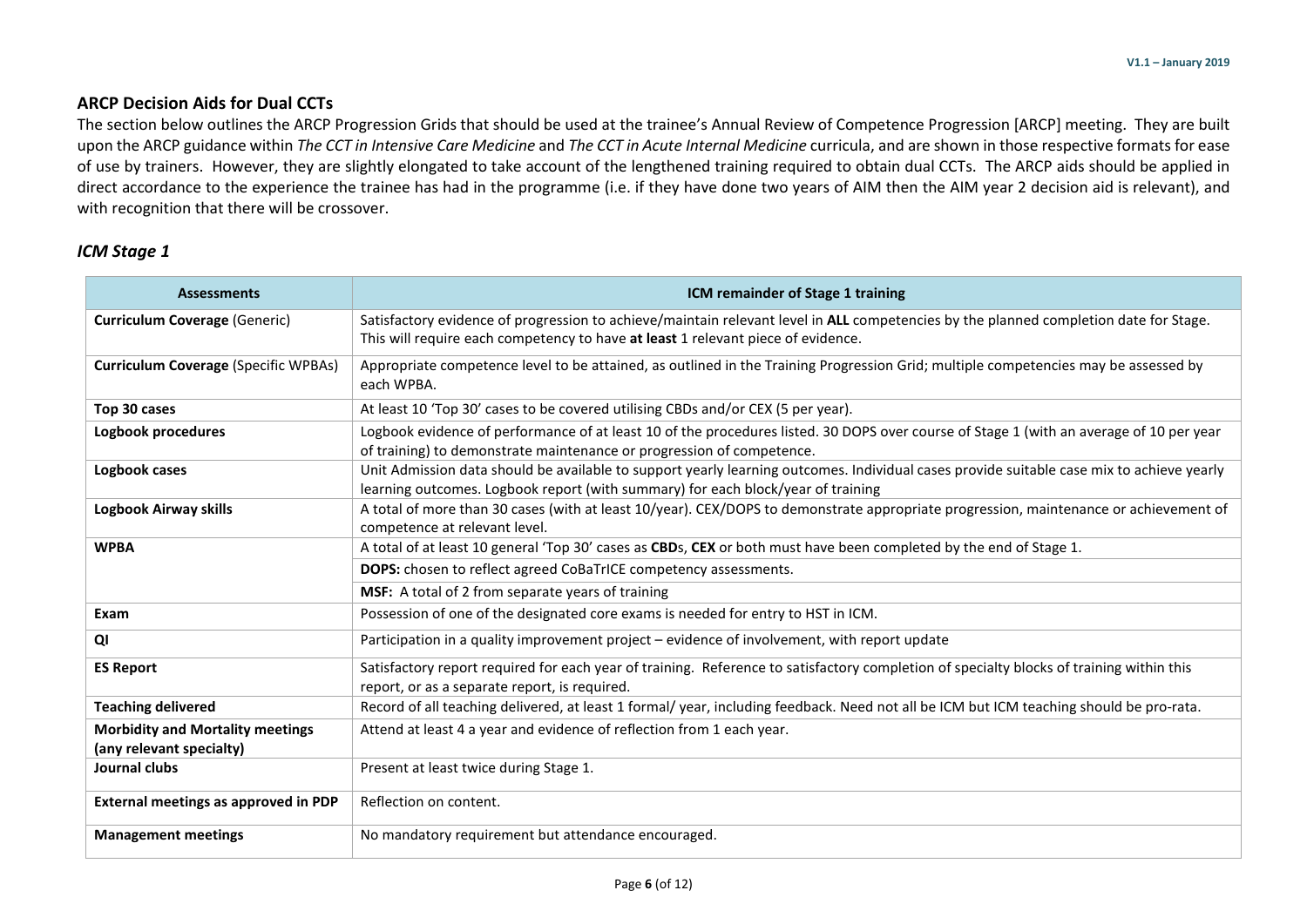## *ICM Stage 2*

| <b>Assessments</b>                                                  | ICM Stage 2 training (minimum 24/12 duration)<br>including paediatric; cardiothoracic and neurosurgery attachments                                                                                                                                                                                                   |
|---------------------------------------------------------------------|----------------------------------------------------------------------------------------------------------------------------------------------------------------------------------------------------------------------------------------------------------------------------------------------------------------------|
| <b>Curriculum Coverage (Generic)</b>                                | Satisfactory evidence of progression to achieve/maintain relevant level in ALL competencies by the planned completion date for Stage.<br>This will require each competency to have at least 1 relevant piece of evidence.                                                                                            |
| <b>Curriculum Coverage (Specific WPBAs)</b>                         | Appropriate competence level to be attained, as outlined in the Training Progression Grid;<br>multiple competencies may be assessed by each WPBA.                                                                                                                                                                    |
| Top 30 cases                                                        | At least 20 of the 'Top 30' cases to have been covered by the end of Stage 2, utilising CBDs and/or CEX and/or ACAT, with a minimum of 6<br>from the special modules list (at least 2 from paeds, cardiac and neuro).                                                                                                |
| Logbook procedures                                                  | Logbook evidence of performance of at least 10 of the procedures listed, at relevant level, during specialist ICM modules. 15 DOPS to<br>demonstrate maintenance or progression of competence. A logbook of procedures should be maintained during the special skills module<br>but there are no indicative numbers. |
| Logbook cases                                                       | Unit Admission data should be available to support yearly learning outcomes<br>Individual cases provide suitable case mix to achieve yearly learning outcomes<br>Logbook report (with summary) for each block/year of training                                                                                       |
| Logbook Airway skills                                               | A total of more than 30 cases (with an average of 15/year). CEX/DOPS/ACAT to demonstrate appropriate progression, maintenance or<br>achievement of competence at relevant level.                                                                                                                                     |
| <b>WPBA</b>                                                         | A total of at least 10 general 'Top 30' cases as CBDs, CEX or both must have been completed by the end of Stage 1.<br>DOPS: chosen to reflect agreed CoBaTrICE competency assessments.<br>MSF: 1 for each year spent in this Stage (minimum of 2).                                                                   |
| Exam                                                                | Final FFICM must be obtained before progressing to Stage 3.                                                                                                                                                                                                                                                          |
| QI                                                                  | Participation in a quality improvement project - evidence of involvement, with report update                                                                                                                                                                                                                         |
| <b>ES Report</b>                                                    | Satisfactory report required for each year of training. Reference to satisfactory completion of specialty blocks of training within this<br>report, or as a separate report, is required.                                                                                                                            |
| <b>Teaching delivered</b>                                           | Record of all teaching delivered, at least 1 formal/ year, including feedback. Need not all be ICM but ICM teaching should be pro-rata.                                                                                                                                                                              |
| <b>Morbidity and Mortality meetings</b><br>(any relevant specialty) | Attend at least 4 a year and evidence of reflection from 1 each year.                                                                                                                                                                                                                                                |
| Journal clubs                                                       | Present at least twice during Stage 2                                                                                                                                                                                                                                                                                |
| External meetings as approved in PDP                                | Reflection on content.                                                                                                                                                                                                                                                                                               |
| <b>Management meetings</b>                                          | No mandatory requirement but attendance encouraged.                                                                                                                                                                                                                                                                  |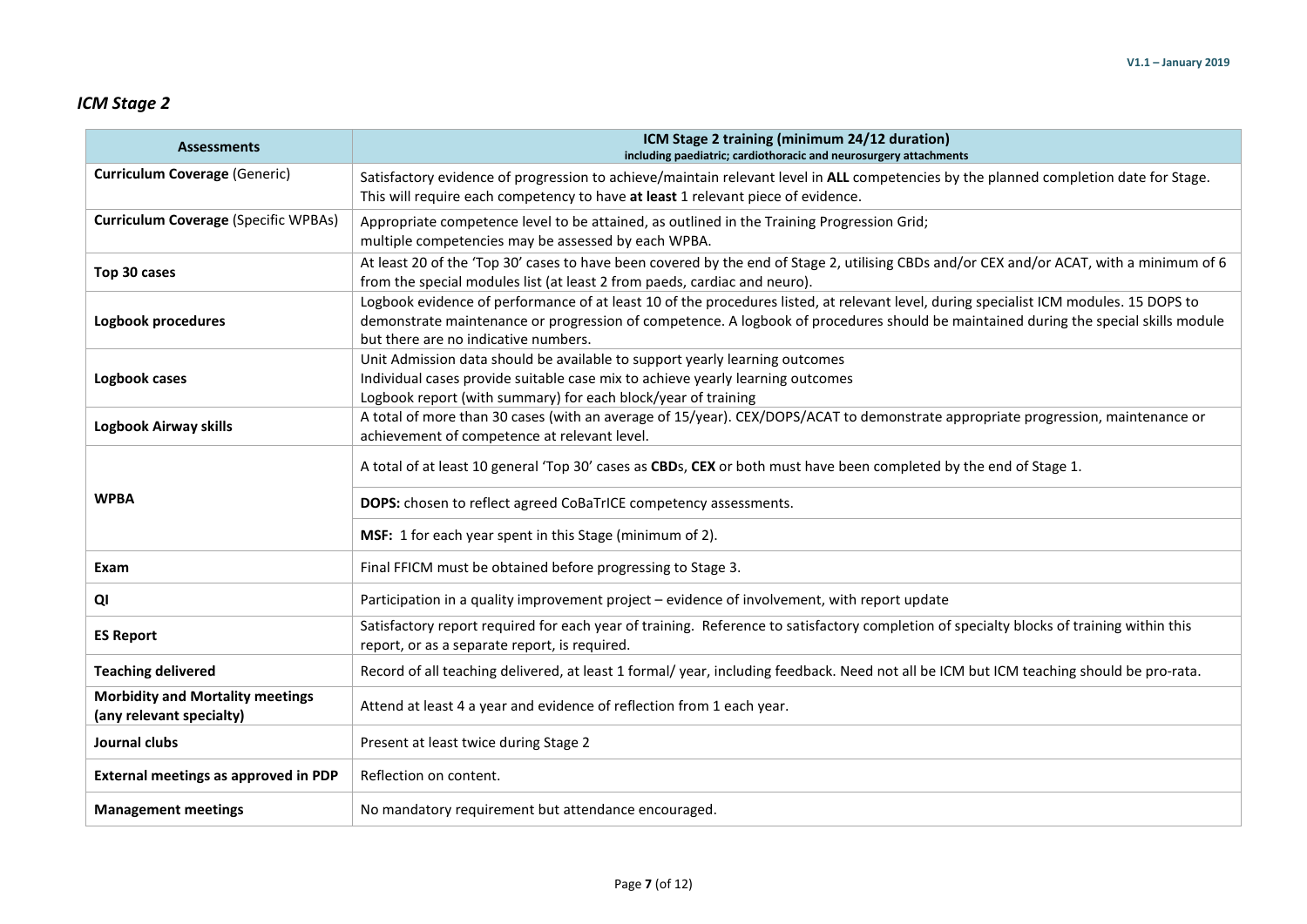## *ICM Stage 3*

| <b>Assessments</b>                          | ICM Stage 3 training (12/12 ICM attachment)                                                                                                                                                                                    |  |  |  |  |  |  |
|---------------------------------------------|--------------------------------------------------------------------------------------------------------------------------------------------------------------------------------------------------------------------------------|--|--|--|--|--|--|
| <b>Curriculum Coverage (Generic)</b>        | Satisfactory evidence of progression to achieve/maintain relevant level in ALL competencies.                                                                                                                                   |  |  |  |  |  |  |
| <b>Curriculum Coverage (Specific WPBAs)</b> | Appropriate competence level to be attained, as outlined in the Training Progression Grid; multiple competencies may be assessed by<br>each WPBA.                                                                              |  |  |  |  |  |  |
| Top 30 cases                                | At least 5 'Top 30' cases to be covered utilising CBDs and/or CEX and/or ACAT.                                                                                                                                                 |  |  |  |  |  |  |
| Logbook procedures                          | There are no indicative numbers, however it is expected that practical skills will be incorporated into more complex WPBAs.                                                                                                    |  |  |  |  |  |  |
| Logbook cases                               | Unit Admission data should be available to support yearly learning outcomes<br>Individual cases provide suitable case mix to achieve yearly learning outcomes<br>Logbook report (with summary) for each block/year of training |  |  |  |  |  |  |
| Logbook Airway skills                       | It is expected that airway skills will be incorporated into more complex WPBAs. A total of more than 20 cases with evidence of<br>progression of skill is recommended.                                                         |  |  |  |  |  |  |
|                                             | A total of at least 10 general 'Top 30' cases as CBDs, CEX or both must have been completed by the end of Stage 3.                                                                                                             |  |  |  |  |  |  |
| <b>WPBA</b>                                 | DOPS: chosen to reflect agreed CoBaTrICE competency assessments. There are no indicative numbers, however it is expected that<br>practical skills will be incorporated into more complex WPBAs.                                |  |  |  |  |  |  |
|                                             | MSF: 1 for each year spent in this Stage (minimum of 1).                                                                                                                                                                       |  |  |  |  |  |  |
| Exam                                        | N/A                                                                                                                                                                                                                            |  |  |  |  |  |  |
| QI                                          | Participation in a quality improvement project - evidence of involvement, with report update                                                                                                                                   |  |  |  |  |  |  |
| <b>ES Report</b>                            | Satisfactory report required for each block of training                                                                                                                                                                        |  |  |  |  |  |  |
| <b>Teaching delivered</b>                   | Record of all teaching delivered, at least 1 formal/ year, including feedback. Need not all be ICM but ICM teaching should be pro rata.                                                                                        |  |  |  |  |  |  |
| <b>Morbidity and Mortality meetings</b>     | Attend at least 4 a year and evidence of reflection from 1 each year.                                                                                                                                                          |  |  |  |  |  |  |
| Journal clubs                               | Present at least once                                                                                                                                                                                                          |  |  |  |  |  |  |
| External meetings as approved in PDP        | Reflection on content.                                                                                                                                                                                                         |  |  |  |  |  |  |
| <b>Management meetings</b>                  | Attend at least 2.                                                                                                                                                                                                             |  |  |  |  |  |  |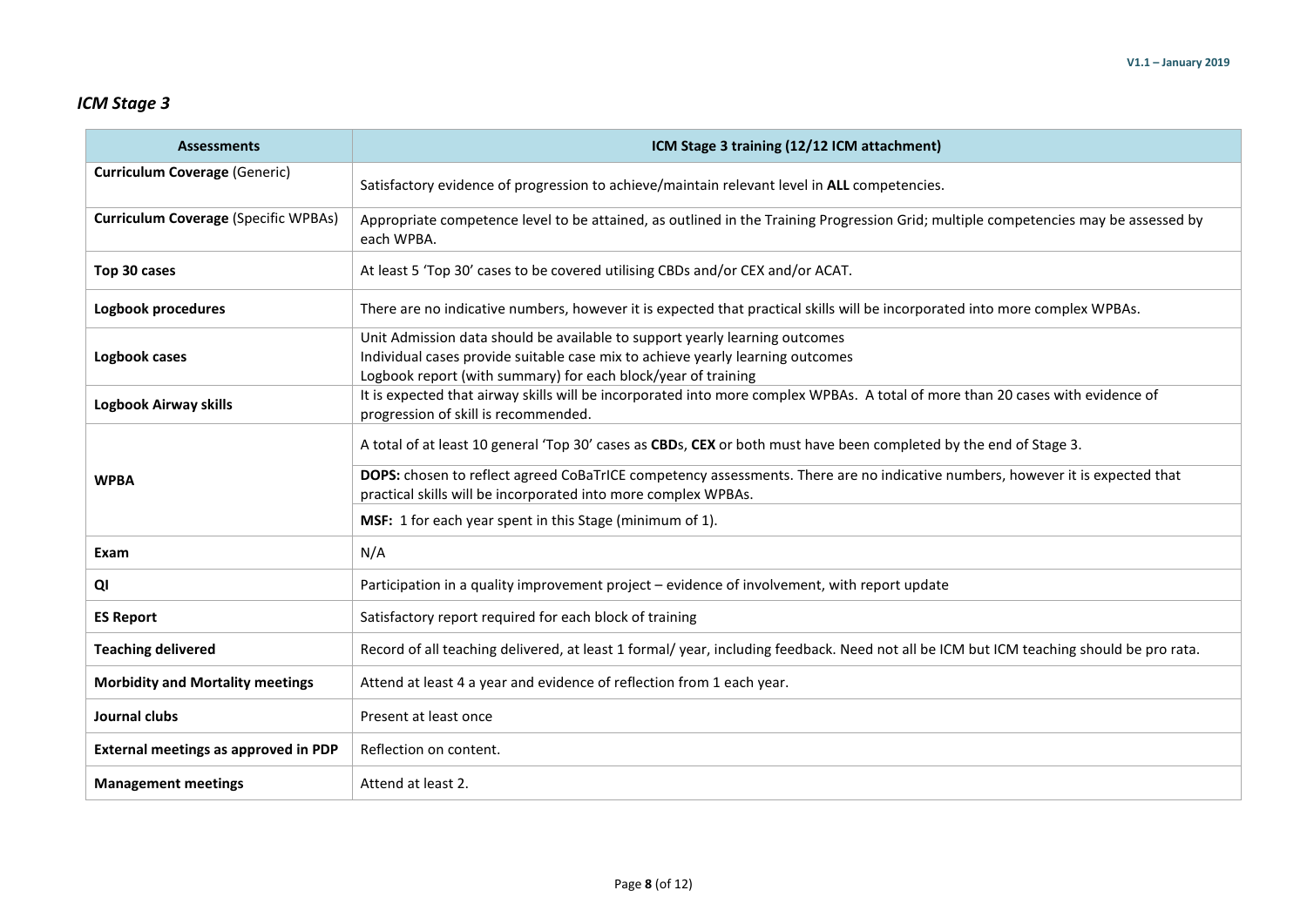# *Acute Internal Medicine*

<span id="page-8-0"></span>

| <b>Curriculum domain</b>                                               |                                                                                                       | AIM year 1 (ST4)                                                                                                                                                        | AIM year 2 (ST5)                                                                                                                                                                                                               | <b>AIM year 3 (ST6-7)</b>                                                                                                                                                                                                                                                                                                                                                                                                                                                    | AIM year 4 (ST9)                                                                                                                                                                                                                                                                                                                                                                                               |
|------------------------------------------------------------------------|-------------------------------------------------------------------------------------------------------|-------------------------------------------------------------------------------------------------------------------------------------------------------------------------|--------------------------------------------------------------------------------------------------------------------------------------------------------------------------------------------------------------------------------|------------------------------------------------------------------------------------------------------------------------------------------------------------------------------------------------------------------------------------------------------------------------------------------------------------------------------------------------------------------------------------------------------------------------------------------------------------------------------|----------------------------------------------------------------------------------------------------------------------------------------------------------------------------------------------------------------------------------------------------------------------------------------------------------------------------------------------------------------------------------------------------------------|
| Educational<br>Supervisor (ES)<br>report                               | Overall report                                                                                        | Satisfactory with no<br>concerns                                                                                                                                        | Satisfactory with no<br>concerns                                                                                                                                                                                               | Satisfactory with no concerns                                                                                                                                                                                                                                                                                                                                                                                                                                                | Satisfactory with no concerns                                                                                                                                                                                                                                                                                                                                                                                  |
| Management and<br>leadership                                           |                                                                                                       | Demonstrate<br>acquisition of<br>leadership skills in<br>supervising the work<br>of Foundation and<br><b>Core Medical trainees</b><br>during the acute<br>medical take. | Demonstrate<br>implementation of<br>evidence based medicine<br>whenever possible with<br>the use of common<br>guidelines.<br>Demonstrate good<br>practice in team working<br>and contributing to multi-<br>disciplinary teams. | Has senior level management skills<br>for all medical presentations<br>including complex cases. Reviews<br>patients in ambulatory care and as<br>newly presenting patient or in the<br>inpatient setting. Supervises more<br>junior doctors and communicates<br>well with members of other<br>professions and specialties within<br>the acute medical unit. Provides<br>input into organisational<br>structures eg rota management,<br>attendance at management<br>meetings. | Creation of management and<br>investigation pathways;<br>instigates safe patient<br>treatment. Liaises effectively<br>with other specialties.<br>Implements local clinical<br>governance policies.<br>Involvement in management<br>within directorates, as an<br>observer or trainee<br>representative.<br>Direct involvement in the<br>organisation and managerial<br>structure of the acute medical<br>unit. |
| Multiple Consultant<br>Report (MCR)                                    | Each MCR to be completed by<br>one clinical supervisor                                                | $4 - 6$                                                                                                                                                                 | $4-6$                                                                                                                                                                                                                          | $4 - 6$                                                                                                                                                                                                                                                                                                                                                                                                                                                                      | $4-6$                                                                                                                                                                                                                                                                                                                                                                                                          |
| <b>SCE</b>                                                             |                                                                                                       |                                                                                                                                                                         |                                                                                                                                                                                                                                | AIM SCE taken                                                                                                                                                                                                                                                                                                                                                                                                                                                                | AIM SCE passed                                                                                                                                                                                                                                                                                                                                                                                                 |
| <b>ALS</b>                                                             | Must be kept valid throughout<br>training                                                             | Valid                                                                                                                                                                   | Valid                                                                                                                                                                                                                          | Valid                                                                                                                                                                                                                                                                                                                                                                                                                                                                        | Valid                                                                                                                                                                                                                                                                                                                                                                                                          |
| <b>AIM Audit</b><br>or AIM Quality<br>improvement<br>projects          | Quality improvement project<br>assessment tool (QIPAT) or<br>Audit Assessment (AA) to be<br>completed | $\mathbf{1}$                                                                                                                                                            | $\mathbf{1}$                                                                                                                                                                                                                   | $\mathbf{1}$                                                                                                                                                                                                                                                                                                                                                                                                                                                                 | $\mathbf{1}$                                                                                                                                                                                                                                                                                                                                                                                                   |
| <b>Supervised Leaning</b><br>Events (SLEs)<br>ACATs, CbDs,<br>mini CEX | Minimum number of<br>consultant SLEs per year<br>ACATs to include a minimum<br>of 5 cases             | 10 - to include at least<br>6 ACATs                                                                                                                                     | 10 - to include at least 6<br><b>ACATs</b>                                                                                                                                                                                     | 10 - to include at least 6 ACATs                                                                                                                                                                                                                                                                                                                                                                                                                                             | 10 - to include at least 6<br>ACATs)                                                                                                                                                                                                                                                                                                                                                                           |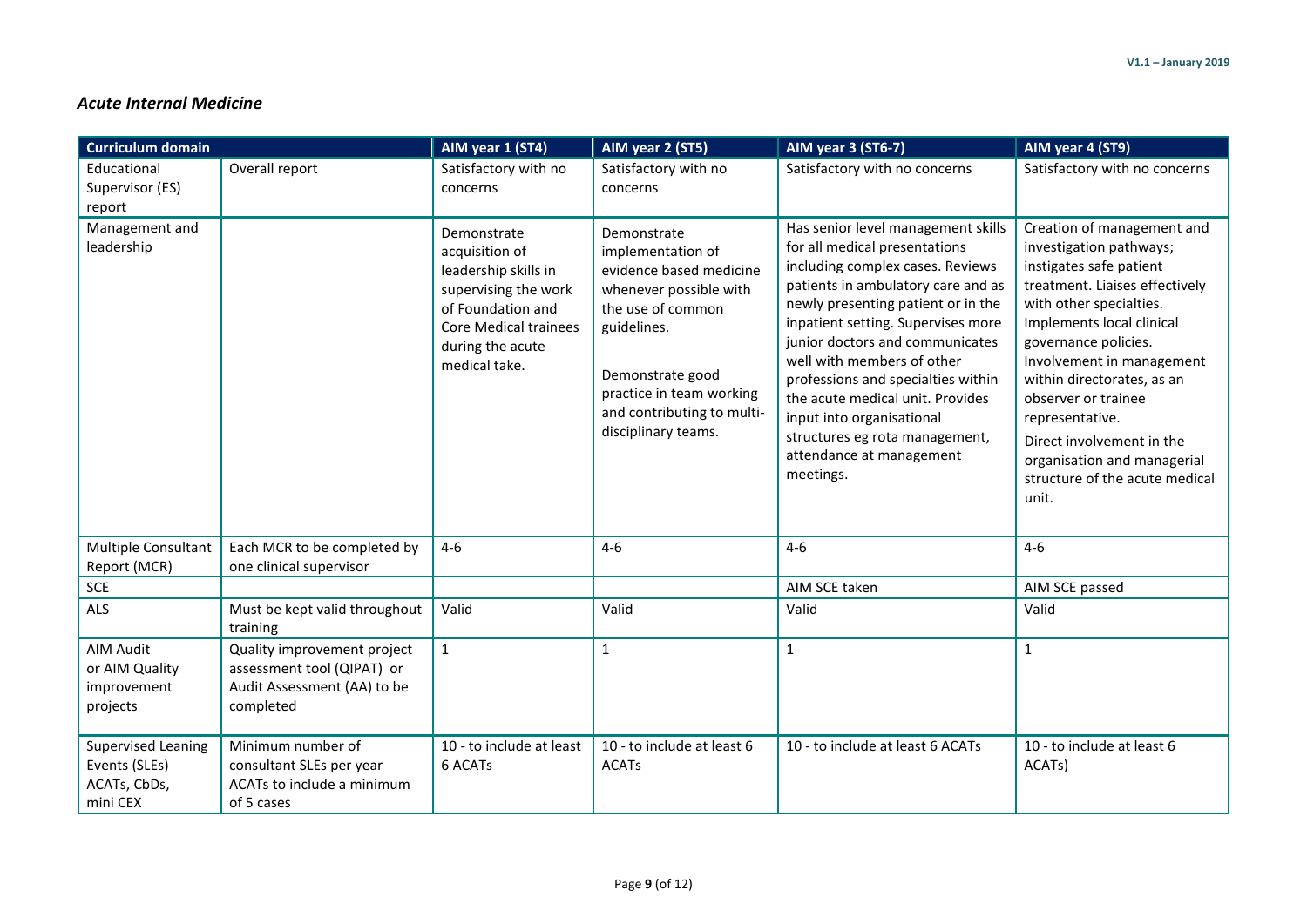| <b>Curriculum domain</b>          |                                                                                                                                                                  | AIM year 1 (ST4)                                                                                                                       | AIM year 2 (ST5)                                                                         | <b>AIM year 3 (ST6-7)</b>                                                                  | AIM year 4 (ST9)                                                        |
|-----------------------------------|------------------------------------------------------------------------------------------------------------------------------------------------------------------|----------------------------------------------------------------------------------------------------------------------------------------|------------------------------------------------------------------------------------------|--------------------------------------------------------------------------------------------|-------------------------------------------------------------------------|
| Multi-source<br>feedback<br>(MSF) | Minimum of 12 raters<br>including 3 consultants and a<br>mixture of other staff (medical<br>and non-medical) for a valid<br>MSF. Raters to be agreed with<br>ES. | $\mathbf{1}$                                                                                                                           | 1                                                                                        | $\mathbf{1}$                                                                               | 1                                                                       |
| Common<br>Competencies            | Progress to be determined by<br>sampling trainee's evidence<br>and self-ratings. ES to record<br>rating at group level and<br>provide justification              | Confirmation by<br>educational<br>supervisor that<br>satisfactory progress<br>is being made                                            | Confirmation by<br>educational supervisor<br>that satisfactory progress<br>is being made | Confirmation by educational<br>supervisor that satisfactory<br>progress is being made      | Confirmation by educational<br>supervisor that level 3 or 4<br>achieved |
| Emergency<br>Presentations        | Cardio-respiratory arrest                                                                                                                                        | Confirmation by<br>educational supervisor<br>that evidence<br>recorded and AIM<br>level achieved                                       |                                                                                          |                                                                                            |                                                                         |
|                                   | Shocked patient                                                                                                                                                  | Confirmation by<br>educational supervisor<br>that GIM level<br>achieved                                                                | Confirmation by<br>educational supervisor<br>that GIM level achieved                     | Confirmation by educational<br>supervisor that evidence recorded<br>and AIM level achieved |                                                                         |
|                                   | Unconscious patient                                                                                                                                              | Confirmation by<br>educational supervisor<br>that GIM level<br>achieved                                                                | Confirmation by<br>educational supervisor<br>that GIM level achieved                     | Confirmation by educational<br>supervisor that evidence recorded<br>and AIM level achieved |                                                                         |
|                                   | Anaphylaxis / severe adverse<br>drug reaction                                                                                                                    | Confirmation by<br>educational supervisor<br>that AIM level<br>achieved (after<br>discussion of<br>management if no<br>clinical cases) |                                                                                          |                                                                                            |                                                                         |
| Top Presentations                 | Progress to be determined by<br>sampling trainee's evidence<br>and self-ratings. ES to record<br>rating at group level with<br>justification                     | Confirmation by<br>educational<br>supervisor that<br>satisfactory progress<br>is being made                                            | Confirmation by<br>educational supervisor<br>that satisfactory progress<br>is being made | Confirmation by educational<br>supervisor that level is satisfactory<br>for AIM stage      |                                                                         |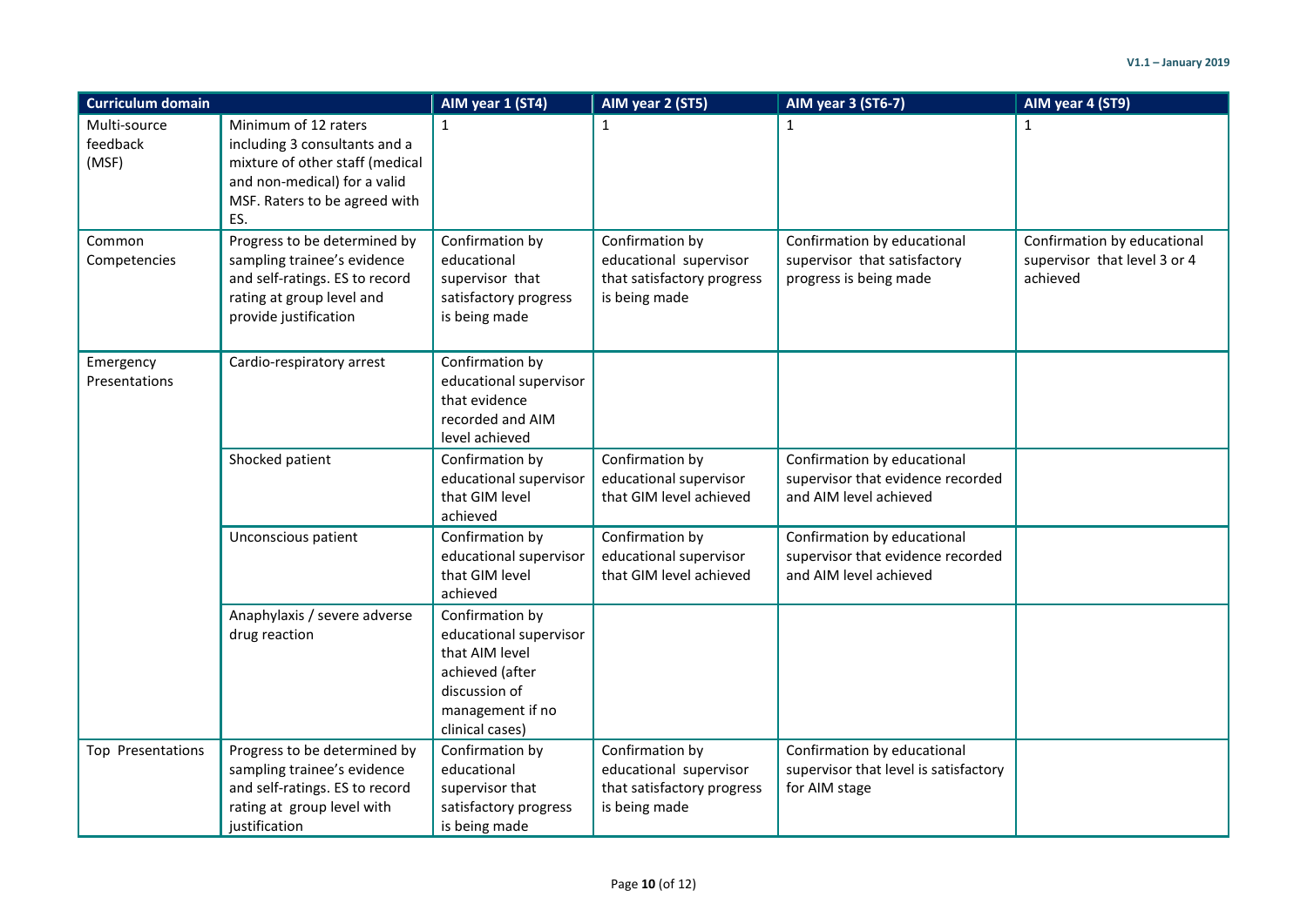| <b>Curriculum domain</b>         |                                                                                                                                                  | AIM year 1 (ST4)                                                                            | AIM year 2 (ST5)                                                                         | <b>AIM year 3 (ST6-7)</b>                                                             | AIM year 4 (ST9)                                                                                        |
|----------------------------------|--------------------------------------------------------------------------------------------------------------------------------------------------|---------------------------------------------------------------------------------------------|------------------------------------------------------------------------------------------|---------------------------------------------------------------------------------------|---------------------------------------------------------------------------------------------------------|
| Other Important<br>Presentations | Progress to be determined by<br>sampling trainee's evidence<br>and self-ratings. ES should<br>record rating at group level<br>with justification | Confirmation by<br>educational<br>supervisor that<br>satisfactory progress<br>is being made | Confirmation by<br>educational supervisor<br>that satisfactory progress<br>is being made | Confirmation by educational<br>supervisor that satisfactory<br>progress is being made | Confirmation by educational<br>supervisor that level is<br>satisfactory for completion of<br><b>AIM</b> |
| Clinical activity                | <b>Acute Take</b>                                                                                                                                |                                                                                             |                                                                                          |                                                                                       | 1250 patients<br>seen before CCT                                                                        |
|                                  | Ambulatory care                                                                                                                                  |                                                                                             |                                                                                          |                                                                                       | 300 new patients before CCT                                                                             |
| Clinical experience              | <b>Acute Medical Unit</b>                                                                                                                        |                                                                                             |                                                                                          |                                                                                       | Completed before CCT                                                                                    |
|                                  | Cardiovascular Medicine                                                                                                                          |                                                                                             |                                                                                          |                                                                                       | Completed before CCT                                                                                    |
|                                  | <b>Respiratory Medicine</b>                                                                                                                      |                                                                                             |                                                                                          |                                                                                       | Completed before CCT                                                                                    |
|                                  | Geriatric Medicine                                                                                                                               |                                                                                             |                                                                                          |                                                                                       | Completed before CCT                                                                                    |
|                                  | <b>Intensive Care Medicine</b>                                                                                                                   |                                                                                             |                                                                                          |                                                                                       | Completed before CCT                                                                                    |
|                                  | Specialist Skill training                                                                                                                        |                                                                                             |                                                                                          |                                                                                       | Completed before CCT                                                                                    |
| <b>Teaching</b>                  | Overall teaching attendance                                                                                                                      | Satisfactory record of<br>teaching attendance                                               | Satisfactory record of<br>teaching attendance                                            | Satisfactory record of teaching<br>attendance                                         | Satisfactory record of teaching<br>attendance. 1 Teaching<br>Observation before CCT                     |
|                                  | <b>External AIM</b>                                                                                                                              |                                                                                             |                                                                                          |                                                                                       | 100 hours before CCT                                                                                    |